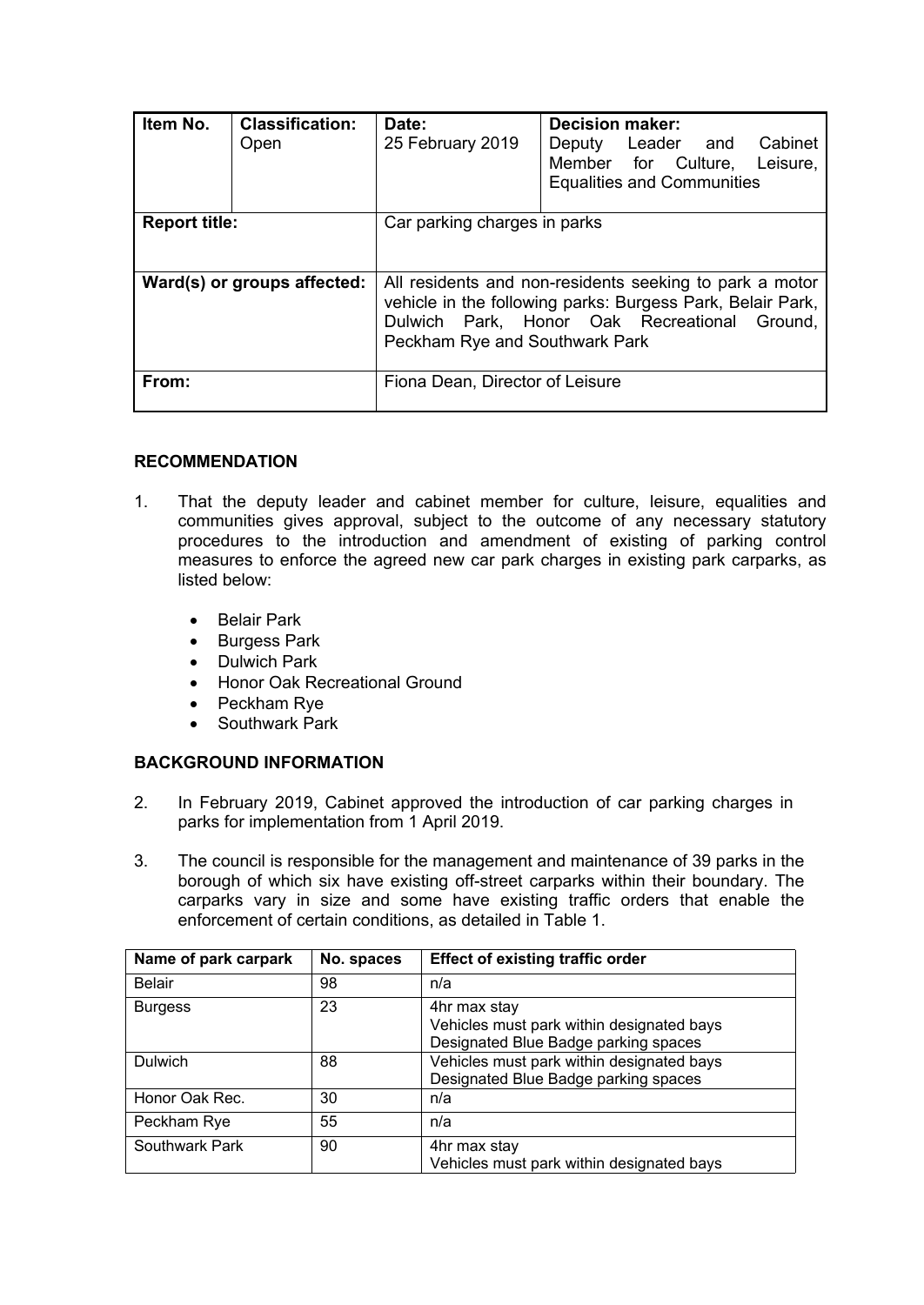| Designated Blue Badge parking spaces |
|--------------------------------------|
|--------------------------------------|

*Table 1 –car parks*

4. Responsibility for the management and maintenance of these car parks rests with the Environment and Leisure Department. The maintenance costs are included within the Grounds Maintenance contract and cannot be specifically identified. However, for the purposes of this report, an assessment has been carried out which estimates that the total cost of the carparks is £42,000 per annum.

# **KEY ISSUES FOR CONSIDERATION**

# **Rationale for introducing parking control measures**

- 5. Off-street car parking within our parks provides a small but appreciated service to the low proportion of visitors who choose to drive by car to our parks. However, the provision of that service has a cost that is met by the wider public, irrespective of how they travel to our parks.
- 6. In the case of Southwark's parks those costs include sweeping, maintenance of roads and car park surfaces, signing and lining and the deployment of Civil Enforcement Officers to deter dangerous or obstructive parking to manage parking when demand for space exceeds supply.
- 7. Those costs need to be met by someone and this report recommends that someone should be the user of the carpark. Whilst many motorists expect car parking to be free, the limits on space, costs involved and demand for spaces means that car parking needs to be managed properly. Often the most effective way to do this is by the introduction of parking control measures and charging for parking which recognises:
	- the value of a car parking space
	- the needs of other users of the facility
	- the environmental impact of driving and,
	- the need to maintain and improve car parks by reinvesting income
- 8. It is noted that the provision of parking within these six parks is a historical one from an era when the negative impacts of car ownership (health, congestion, pollution) were not understood. If these parks were built today, in inner London, they would undoubtedly provide for blue badge (disabled) parking but they would not have general use parking bays installed - in recognition that green space within a park is far more valuable than car parking space. This is demonstrated in the recently completed Burgess Park West project which has delivered the successful removal of New Church Road in favour of increased green space.
- 9. As well as providing a fairer funding arrangement, the introduction of parking control measures and parking charges will offer additional benefits:
	- the new controls will be help ensure fair access to parking spaces for visitors to the parks, by discouraging commuter and non-leisure users who make it difficult for people who need to use cars to get there.
	- it will trigger an improved turnover of parking spaces by motorists visiting the public parks (i.e. regulation of parking spaces providing more spaces per day for more visitors).
	- it will reduce abuse of disabled parking spaces, by making sure spaces are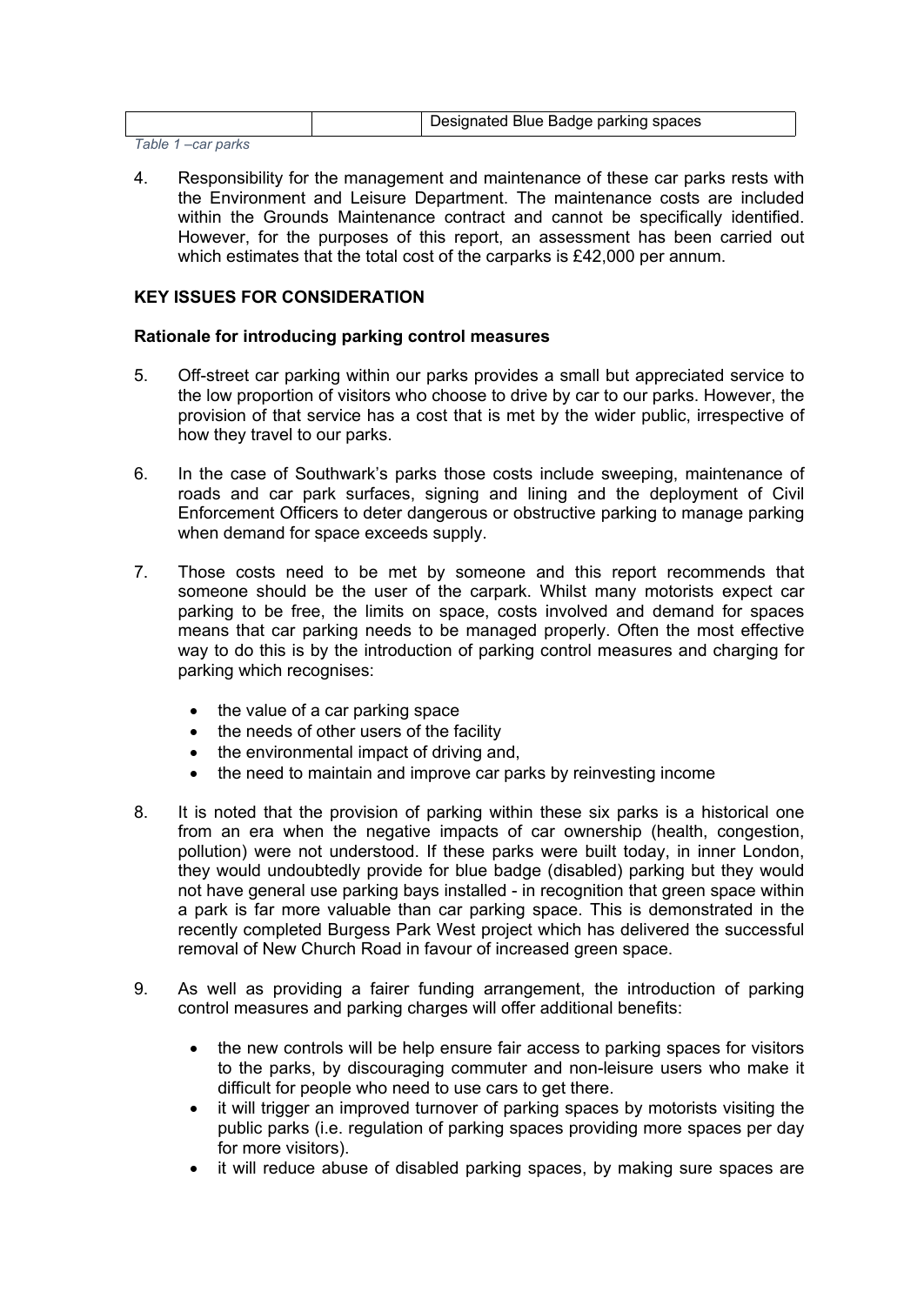enforced and available for genuine Blue Badge holders

it will likely cause an increase in visitors arriving by more sustainable modes of transport leading to less congestion and cleaner streets and parks

- it will help ensure self-sustaining costs of car parking provision (including enforcement) and maintenance, such as repair of car park area within the public parks.
- revenue made from the introduced parking charges can be re-invested to improve the parking facilities in road safety, Highways maintenance and road improvements projects.

# **Benchmarking of parking charges in parks**

10. For historical and practical reasons off-street carparks within parks are uncommon in London but where charging charges apply they are detailed in the Table 2.

|  |  | 11. In Southwark, where Paybyphone parking exists the charge is £2.75 per hour. |  |  |  |
|--|--|---------------------------------------------------------------------------------|--|--|--|
|--|--|---------------------------------------------------------------------------------|--|--|--|

|                                       | Mon                                                              | Tue | Wed | Thu                               | Fri        | Sat  | <b>Sun</b> | <b>Blue badge</b><br>holders |
|---------------------------------------|------------------------------------------------------------------|-----|-----|-----------------------------------|------------|------|------------|------------------------------|
| <b>Battersea Park</b><br>(Wandsworth) | £2.70 $/$ hr<br>$6+$ hours £25                                   |     |     | 0-3 hours £2.70<br>3+ hours £5.40 |            | Free |            |                              |
| Hyde Park<br>(Royal Park)             | £2.40 / $hr$                                                     |     |     |                                   | £1.40 / hr | Free |            |                              |
| Regent's Park<br>(Royal Park)         | £2.40 / $hr$<br>£1.40                                            |     |     | Free                              |            |      |            |                              |
| <b>Greenwich Park</b><br>(Royal Park) | £1.20 / hr                                                       |     |     | Free                              |            |      |            |                              |
| <b>Brockwell Park</b><br>(Lambeth)    | £3.80 $/$ hr                                                     |     |     | Free                              |            |      |            |                              |
| Hampstead Heath<br>(City of London)   | 0-2 hours £3.60<br>2-4 hours £7.20<br>Each additional hour £6.50 |     |     |                                   |            |      |            |                              |

*Table 2 – benchmarked costs*

# **Summary of design and enforcement principles**

- 12. The following design principles have been applied:
	- Controls and charges apply at all times the park and its respective car park is open.
	- A flat rate of £2 per hour via pay by phone which can be easily accessed by app, phone, and text services. This option is already available and widely used by motorists at various car parks and in all parking zones in the borough. Onstreet, 95% of all transactions are Paybyphone and in our newer parking zones it is 100% as there is no other alternative. The council's policy is to move to digital by default.
	- Free parking for blue badge holders.
	- No maximum stay period (the existing 4-hour maximum stay in Burgess and Southwark Park will be removed) though long-stay motorists will be discouraged by way of the cost.
	- Enforcement will be Civil Enforcement Officers who will issue Penalty Charges Notices for vehicles in contravention (e.g. not in marked bays or without paying.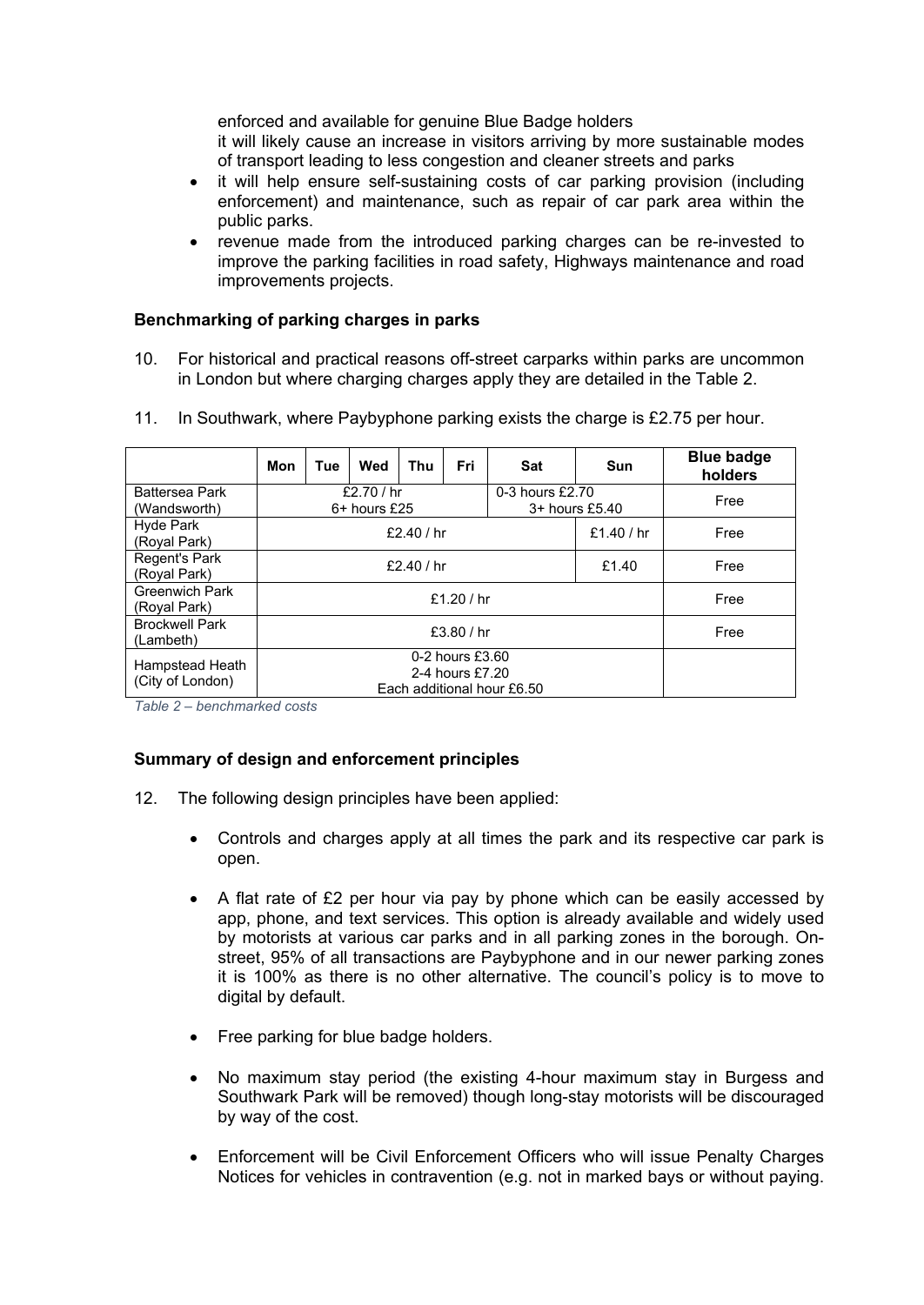The independent appeals process will apply to those wishing to challenge the issue of a PCN.

• Parking signs and road markings will be kept to absolute minimum to reduce impact on environment and minimise clutter in the park.

# **Policy implications**

- 13. The recommendation contained within this report is consistent with the policies of the Transport Plan 2011:
	- Policy  $4.2$  Create places that people can enjoy.
	- Policy 6.5 Provide essential parking for residents with mobility difficulties.
	- Policy 7.5 Enforce parking regulations firmly but fairly.

# **Community impact statement**

- 14. The recommendations for car parks are area based and therefore will have greatest affect upon those people who use the parks where the proposals are made or commuters who have been taking advantage of unregulated parking at the parks.
- 15. Running and managing the existing car parks costs money which is currently met from a parks revenue budget and therefore that cost is diverted away from wider parks improvements which is a disadvantage to the community. By having the proposed car park charge in place, this problem is alleviated and could potentially serve as an addition stream of revenue for use for the betterment of the parks.
- 16. The implementation of any transport project creates a range of community impacts. All transport schemes aim to improve the safety and security of vulnerable groups and support economic development by improving the overall transport system and access to it.
- 17. The introduction of designated parking bays and restricted areas gives benefit to all road users through the improvement of inter-visibility and road safety.
- 18. There is a risk that new restrictions may cause parking to be displaced and, indirectly, have an adverse impact upon road users and neighbouring properties at that location. However this cannot be entirely pre-empted until the recommendations have been implemented and observed.
- 19. The recommendations will have a positive impact upon disabled people who have severe mobility problems. Blue badge holders will be permitted to park free of charge and without time limit in any bay within the carparks. Dedicated, enforceable, blue badge parking bays will also be provided. It is noted that free parking is general concession of the national Blue Badge scheme1 in on-street locations however it has been recommended that this concession is voluntarily extended to off-street park carparks.
- 20. With the exception of those benefits and risks identified above, the recommendations are not considered to have a disproportionate effect on any particular community group.

<sup>&</sup>lt;sup>1</sup>[https://assets.publishing.service.gov.uk/government/uploads/system/uploads/attachment\\_data/file/197719/](https://assets.publishing.service.gov.uk/government/uploads/system/uploads/attachment_data/file/197719/can-i-get-a-blue-badge.pdf) [can-i-get-a-blue-badge.pdf](https://assets.publishing.service.gov.uk/government/uploads/system/uploads/attachment_data/file/197719/can-i-get-a-blue-badge.pdf)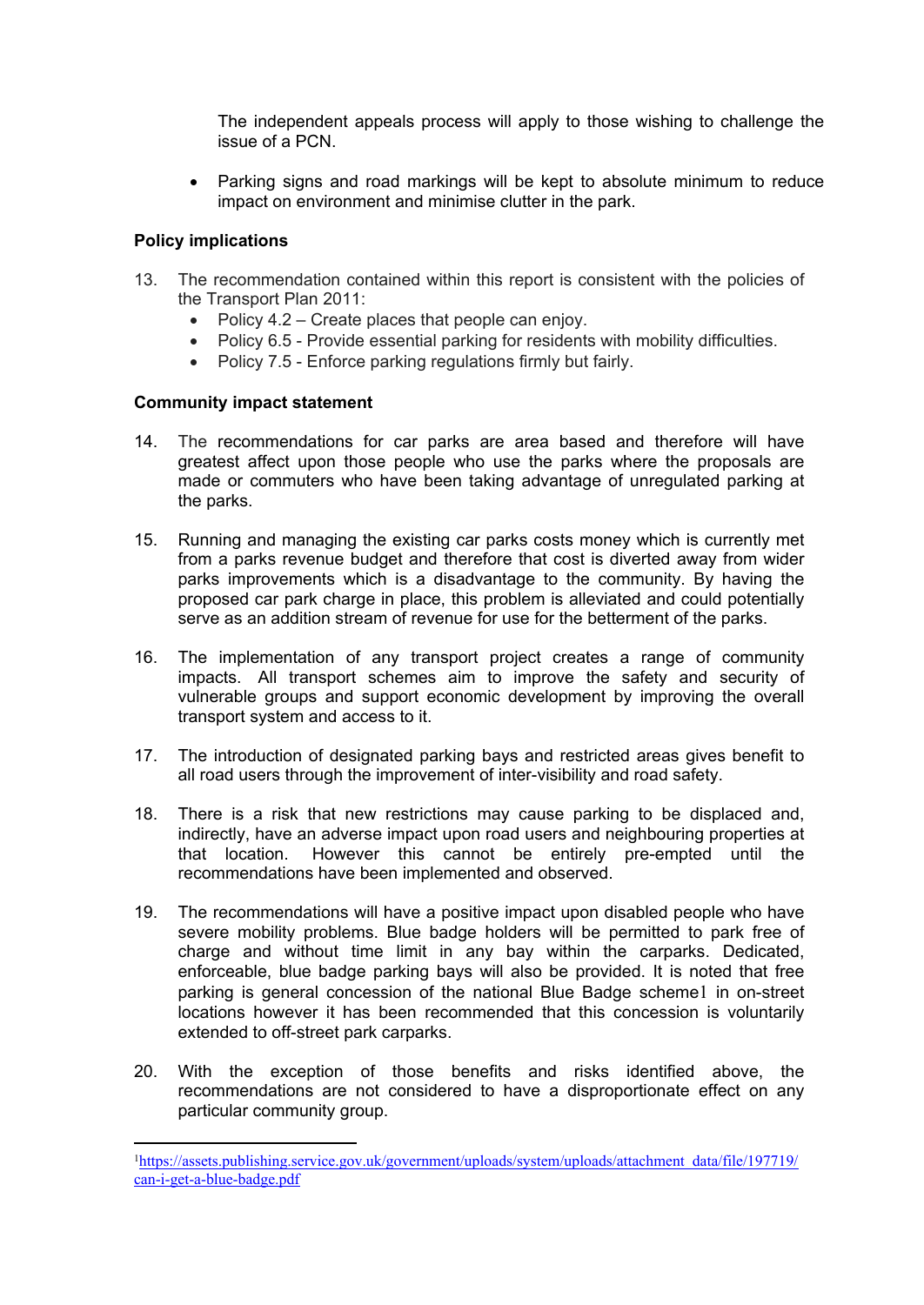- 21. The recommendations support the council's equalities and human rights policies and promote social inclusion by:
- 22. Providing improved access for key services such as emergency and refuge vehicles
- 23. Improving road safety, in particular for vulnerable road users
- 24. The council believes the scheme (having regard to the desirability of securing and maintaining reasonable access to premises, the effect on the amenities of the locality affected and the importance of facilitating the passage of public service vehicles) contributes towards the expeditious, convenient and safe movement of vehicular and other traffic (including pedestrians) and the provision of suitable and adequate parking facilities on and off the highway.

#### **Financial implications**

- 25. Fees and Charges for parking in parks are set through the annual fee setting process and was approved by cabinet in February 2019.
- 26. The charges have been set at an appropriate level to discourage commuter use and prioritise park users. Sections 6 -10 of this report detail the traffic management and environmental reasons for the introduction of parking control measures.
- 27. A broad assessment of usage suggests that there is sufficient activity at the parks for the income generated from parking charges to cover the initial investment, including paying back the improvements to the infrastructure and running costs and to contribute towards the provision and maintenance of facilities at the sites.
- 28. The estimated cost of implementing this project is £50,500, as set out in table 3. This will be funded through capital funding already secured and available for improvements to the infrastructure within our parks.

| <b>Item</b>                        | Location(s)          | Cost    | <b>Note</b>                                                                                                              |
|------------------------------------|----------------------|---------|--------------------------------------------------------------------------------------------------------------------------|
|                                    | <b>Belair</b>        | £7,500  | Includes allowance for introduction of<br>disabled parking and reshaping of<br>Gallery Road end to formalise circulation |
|                                    | <b>Burgess</b>       | £1,000  |                                                                                                                          |
|                                    | <b>Dulwich</b>       | £3,000  |                                                                                                                          |
| Signs, lines<br>and physical works | Oak<br>Honor<br>Rec. | £1,500  |                                                                                                                          |
|                                    | Peckham Rye          | £1,500  |                                                                                                                          |
|                                    | Southwark<br>Park    | £28,000 | Includes 26k allowance for resurfacing<br>and drainage                                                                   |
| IDM,<br>engagement<br>and TMO      | All                  | £9,000  |                                                                                                                          |
|                                    | Total                | £50,500 |                                                                                                                          |

*Table 3 - Implementation costs*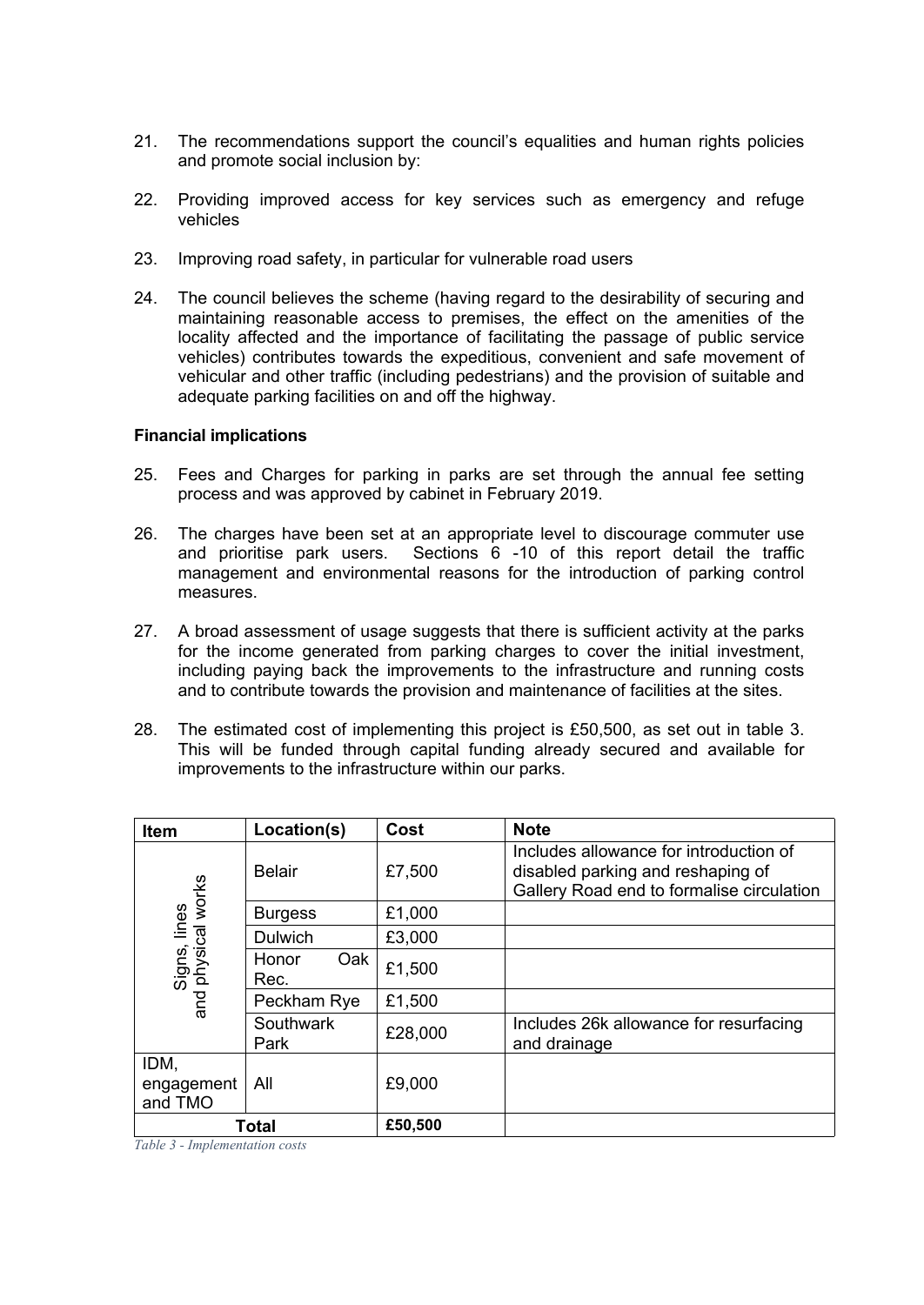- 29. The estimated annual parking charge income for 2019-20 is necessarily an estimate and past experience has shown that the figure could change based on external variables that the council cannot control. The surplus planned is modest and allows for a margin of an error so that if the income is less than anticipated it will not result in a net deficit.
- 30. It is estimated that this exercise will generate at least £200k of net income in Parks and Leisure Division and this is being incorporated in the council's budget setting process for 2019/20.
- 31. Staffing and any other future maintenance costs connected with of the car parks parking will be contained within existing Parks and Leisure Division revenue budgets.

## **Consultation**

- 32. Before the recommendations made in this report can be implemented the council is required to make a traffic management order. The procedures for making a traffic order are defined by national Regulations<sup>2</sup> which include statutory consultation and the consideration of any arising objections.
- 33. In addition to the statutory consultation process the following stakeholders will be advised of the proposals and their comments will be sought.

| <b>Park Name</b>   | <b>Consultees</b>                      |  |  |
|--------------------|----------------------------------------|--|--|
| <b>Belair Park</b> | <b>Friends of Belair Park</b>          |  |  |
|                    | <b>Dulwich Estate</b>                  |  |  |
|                    | Concessions/leaseholders in parks      |  |  |
|                    | <b>Council Events team</b>             |  |  |
| <b>Burgess</b>     | <b>Friends of Burgess Park</b>         |  |  |
|                    | Concessions/leaseholders in parks      |  |  |
|                    | <b>Council Events team</b>             |  |  |
|                    | <b>Fields in Trust</b>                 |  |  |
| <b>Dulwich</b>     | <b>Dulwich Park Friends</b>            |  |  |
|                    | Concessions/leaseholders in parks      |  |  |
|                    | <b>Council Events team</b>             |  |  |
|                    | <b>Fields in Trust</b>                 |  |  |
|                    | Heritage Lottery Fund London           |  |  |
| Honor Oak Rec.     | Friends of Honor Oak Recreation Ground |  |  |
|                    | <b>Council Events team</b>             |  |  |
| Peckham Rye        | Friends of Peckham Rye Park and Common |  |  |
|                    | Concessions/leaseholders in parks      |  |  |
|                    | <b>Council Events team</b>             |  |  |
|                    | <b>Fields in Trust</b>                 |  |  |
|                    | Heritage Lottery Fund London           |  |  |
| Southwark Park     | <b>Friends of Southwark Park</b>       |  |  |
|                    | Concessions/leaseholders in parks      |  |  |
|                    | <b>Council Events team</b>             |  |  |
|                    | <b>Fields in Trust</b>                 |  |  |
|                    | Heritage Lottery Fund London           |  |  |

<sup>2</sup> http://www.legislation.gov.uk/uksi/1996/2489/contents/made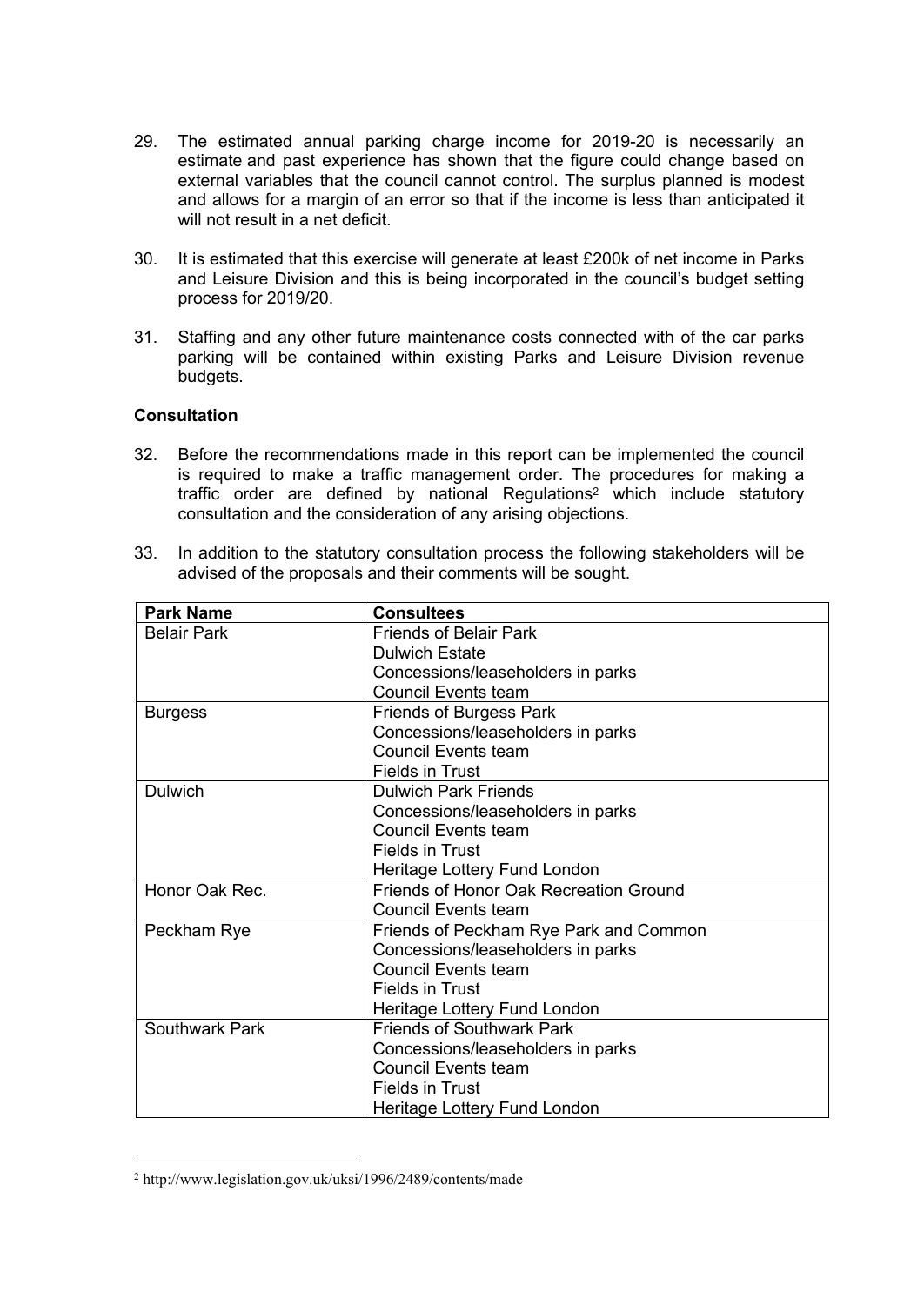- 34. Should the recommendations be approved the council must follow the procedures contained with Part II and III of the regulation which are supplemented by the council's own processes. This process is summarised as:
	- a) publication of a proposal notice in a local newspaper (Southwark News)
	- b) publication of a proposal notice in the London Gazette
	- c) display of notices in parks affected by the orders
	- d) consultation with statutory authorities
	- e) making available for public inspection any associated documents (e.g. plans, draft orders, statement of reasons) via the council's website<sup>3</sup> or by appointment at 160 Tooley Street, SE1
	- f) a 21-day consultation period during which time any person may comment upon or object to the proposed order.
- 35. Following publication of the proposal notice, any person wanting to object must make their objection in writing, state the grounds on which it is made and send to the address specified on the notice.
- 36. Should an objection be made that officers are unable to resolve so that it is withdrawn, it will be reported to the decision maker for determination. The decision maker will then consider whether to modify the proposal, accede to or reject the objection. The council will subsequently notify all objectors of the final decision.

# **SUPPLEMENTARY ADVICE FROM OTHER OFFICERS**

# **Director of Law and Democracy**

- 37. This report seeks approval of the introduction and amendment of existing parking control measures to enforce the agreed new car park charges in all existing park carparks, as listed in the table at paragraph 4.
- 38. Approval of the report recommendation set out in paragraph 1 is one of a number of matters for which decision is expressly reserved to the relevant cabinet member under Part 3D of the council Constitution.
- 39. The report notes from paragraph 33 that the council will be required to make a traffic management order for the purposes of the proposal in the report recommendation, which involves a prescribed statutory process including detailed consultation.
- 40. The cabinet member's attention is drawn to the Public Sector Equality Duty contained within section 149 of the Equality Act 2010, which requires that, in exercising its functions (and in its decision making processes) the council must have due regard to the need to:
	- (a) eliminate discrimination, harassment, victimisation or other prohibited conduct;
	- (b) advance equality of opportunity between persons who share a relevant protected characteristic and those who do not share it;

(c) foster good relations between person who share a relevant protected characteristic and those who do not share it.

41. The relevant protected characteristics are age, disability, gender reassignment,

<sup>3</sup> <http://www.southwark.gov.uk/trafficorders>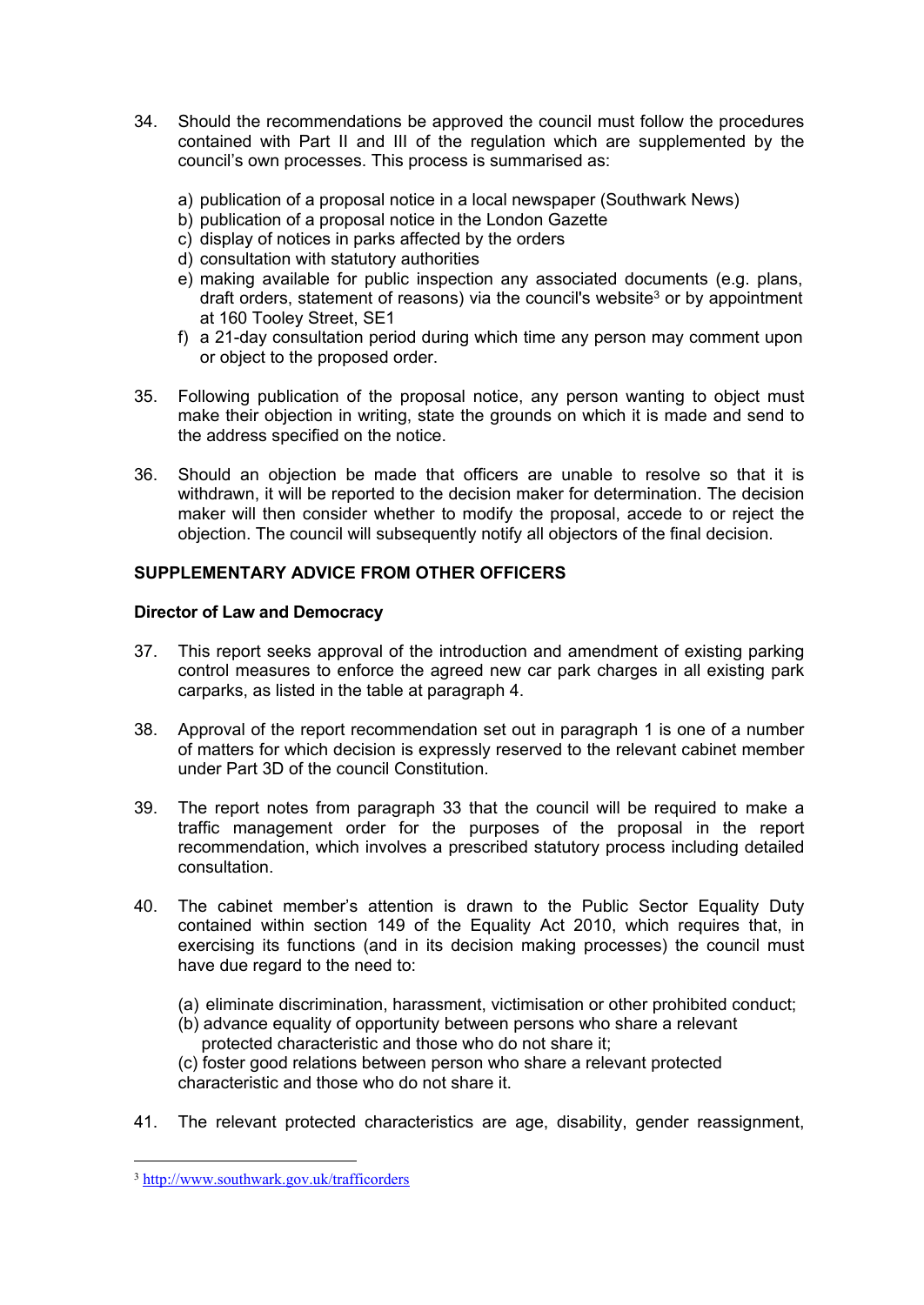pregnancy and maternity, race, religion or belief, sex and sexual orientation. Marriage and civil partnership are protected in relation to (a) only.

42. The community impact statement which is set out within paragraphs 15 to 25 explains how officers have considered the likely impact of the proposal on the community as well as the benefits and risks associated with it.

## **Strategic Director of Finance and Governance**

- 43. This report is requesting approval from the deputy leader and cabinet member for culture, leisure, equalities and communities to introduce and amend the existing parking control measures to enforce the agreed new car park charges in existing park carparks, as listed in the paragraph 1, subject to the outcome of any necessary statutory procedures.
- 44. The rationale for the proposal, together with the details of the proposed charges is contained within the main body of the report. The report also confirms that there are adequate budgets within the departmental capital programme to fund the works required to implement the proposals.
- 45. The strategic director of finance and governance notes that the net income expected from this proposals are being incorporated into the council's budget setting process for 2019-20.
- 46. It is also noted that staffing, maintenance and any other costs related to this proposal will be contained within existing departmental revenue budgets.

#### **BACKGROUND DOCUMENTS**

| <b>Background Papers</b>  | <b>Held At</b><br><b>Contact</b>                     |
|---------------------------|------------------------------------------------------|
| Proposed car park designs | 3 <sup>rd</sup><br>160 Tooley<br>Floor,<br>∣Emily Xi |
|                           | 020 7525 0331<br><b>Street</b>                       |

## **APPENDICES**

| $\overline{\phantom{a}}$ No | .<br>. пе- |
|-----------------------------|------------|
|                             |            |